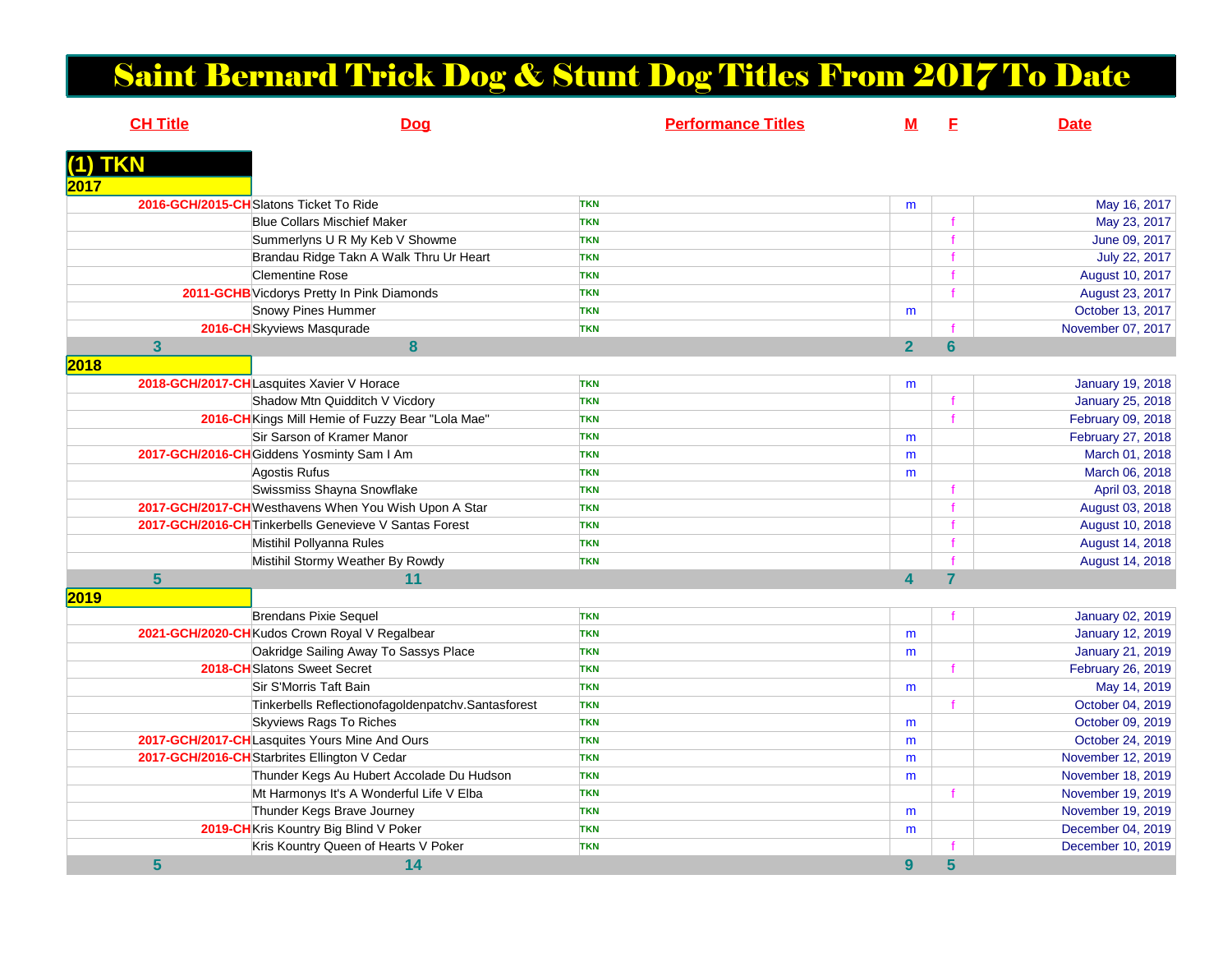**CH Title**

## **Dog**

**<sup>F</sup> Date**

| 2020 |                                                   |            |    |             |                         |
|------|---------------------------------------------------|------------|----|-------------|-------------------------|
|      | <b>Shadow Nissley</b>                             | <b>TKN</b> | m  |             | January 03, 2020        |
|      | Cache Retreat Eleanor of Thunder Keg              | <b>TKN</b> |    |             | February 20, 2020       |
|      | Vicdorys You Will Rise Jeul Kreek                 | <b>TKN</b> |    |             | February 20, 2020       |
|      | Vicdorys You're So Cold                           | <b>TKN</b> |    |             | February 20, 2020       |
|      | Empty Keg Wishes of Wisteria                      | <b>TKN</b> | m  |             | March 25, 2020          |
|      | 2017-GCH/2017-CH 3g's Thunder On The Mountain     | <b>TKN</b> | m  |             | March 26, 2020          |
|      | <b>Hicountry Monarch Marlo</b>                    | <b>TKN</b> |    |             | April 20, 2020          |
|      | Who Dats Big Easy V Noble Creek                   | <b>TKN</b> | m  |             | May 15, 2020            |
|      | James P Sullivan                                  | <b>TKN</b> | m  |             | May 17, 2020            |
|      | 2018-CH Tinkerbells Sharp Shooter                 | <b>TKN</b> |    |             | May 17, 2020            |
|      | <b>Rafter Rock Sweet Pickles</b>                  | <b>TKN</b> |    |             | May 18, 2020            |
|      | Rafter Rock Top Gun                               | <b>TKN</b> | m  |             | May 18, 2020            |
|      | Tinkerbells Burnin Hot Embers V Rafter Rock       | <b>TKN</b> |    | $\mathbf f$ | May 18, 2020            |
|      | Halestorm Canyon                                  | <b>TKN</b> | m  |             | May 19, 2020            |
|      | 2022-GCH/2021-CH Fuzzy Bears Amore'               | <b>TKN</b> | m  |             | May 28, 2020            |
|      | Snowy Pines Athena                                | <b>TKN</b> |    |             | June 04, 2020           |
|      | Opdykes Holiday Hot Toddy                         | <b>TKN</b> |    | $\ddot{f}$  | June 17, 2020           |
|      | 2018-GCH/2018-CHKris Kountry Poker Face           | <b>TKN</b> | m  |             | June 19, 2020           |
|      | 2020-CHMt Harmonys Lollygagging Around At Boarman | <b>TKN</b> |    |             | June 27, 2020           |
|      | 2016-GCH/2014-CHNoble Creeks Don'T Stop Believin  | <b>TKN</b> | m  |             | July 09, 2020           |
|      | Lasquites Finnigan of Rolando                     | <b>TKN</b> | m  |             | July 14, 2020           |
|      | Sadie Hunter                                      | <b>TKN</b> |    |             | July 20, 2020           |
|      | 2020-CHLone Cedars Desired Jeul of Rainier        | <b>TKN</b> |    |             | November 05, 2020       |
|      | $\overline{7}$<br>23                              |            | 11 | 12          |                         |
| 2021 |                                                   |            |    |             |                         |
|      | Cache Retreat Class Act V Thunder Keg             | <b>TKN</b> |    |             | <b>January 15, 2021</b> |
|      | Thunder Kegs Ablaze V Hudson                      | <b>TKN</b> |    | $\ddot{f}$  | February 02, 2021       |
|      | Pachaugs Jameson Bb Bradley                       | <b>TKN</b> | m  |             | February 12, 2021       |
|      | Noble Creek Back To The Future @ Cedar            | <b>TKN</b> | m  |             | March 26, 2021          |
|      | Zen Laya                                          | <b>TKN</b> |    |             | July 27, 2021           |
|      | Kris Kountry Kryskara The Gambler Von Joy         | <b>TKN</b> | m  |             | July 29, 2021           |
|      | Eidelkeits Avanture Ahead                         | <b>TKN</b> |    |             | August 25, 2021         |
|      | 2020-GCH/2019-CHJamelles To Sir With Love         | <b>TKN</b> | m  |             | September 02, 2021      |
|      | Wk9 Don'T Trip Over That Block                    | <b>TKN</b> | m  |             | September 27, 2021      |
|      | Gliddens Sweet Surrender                          | <b>TKN</b> | m  |             | November 09, 2021       |
|      | Mt Harmonys Novelty Story                         | <b>TKN</b> | m  |             | November 16, 2021       |
|      | Pawprintacres WK9 Go Step On A Lego               | <b>TKN</b> | m  |             | December 08, 2021       |
|      | Cascades Avalanche At Paradise                    | <b>TKN</b> |    |             | December 10, 2021       |
|      | Hkj's Claim In The Storm                          | <b>TKN</b> |    |             | December 14, 2021       |
|      | 14<br>1                                           |            | 8  | 6           |                         |
| 2022 |                                                   |            |    |             |                         |
|      | Nordogs Stoic Red Cedar V Empty Keg               | <b>TKN</b> | m  |             | January 07, 2022        |
|      | 2020-CH Sandrimars Come Monday V Revilo           | <b>TKN</b> |    | $\mathbf f$ | <b>January 22, 2022</b> |
|      | Brody Douglas Sampson of Hay Creek Saints & Danes | <b>TKN</b> | m  |             | February 17, 2022       |
|      |                                                   |            |    |             |                         |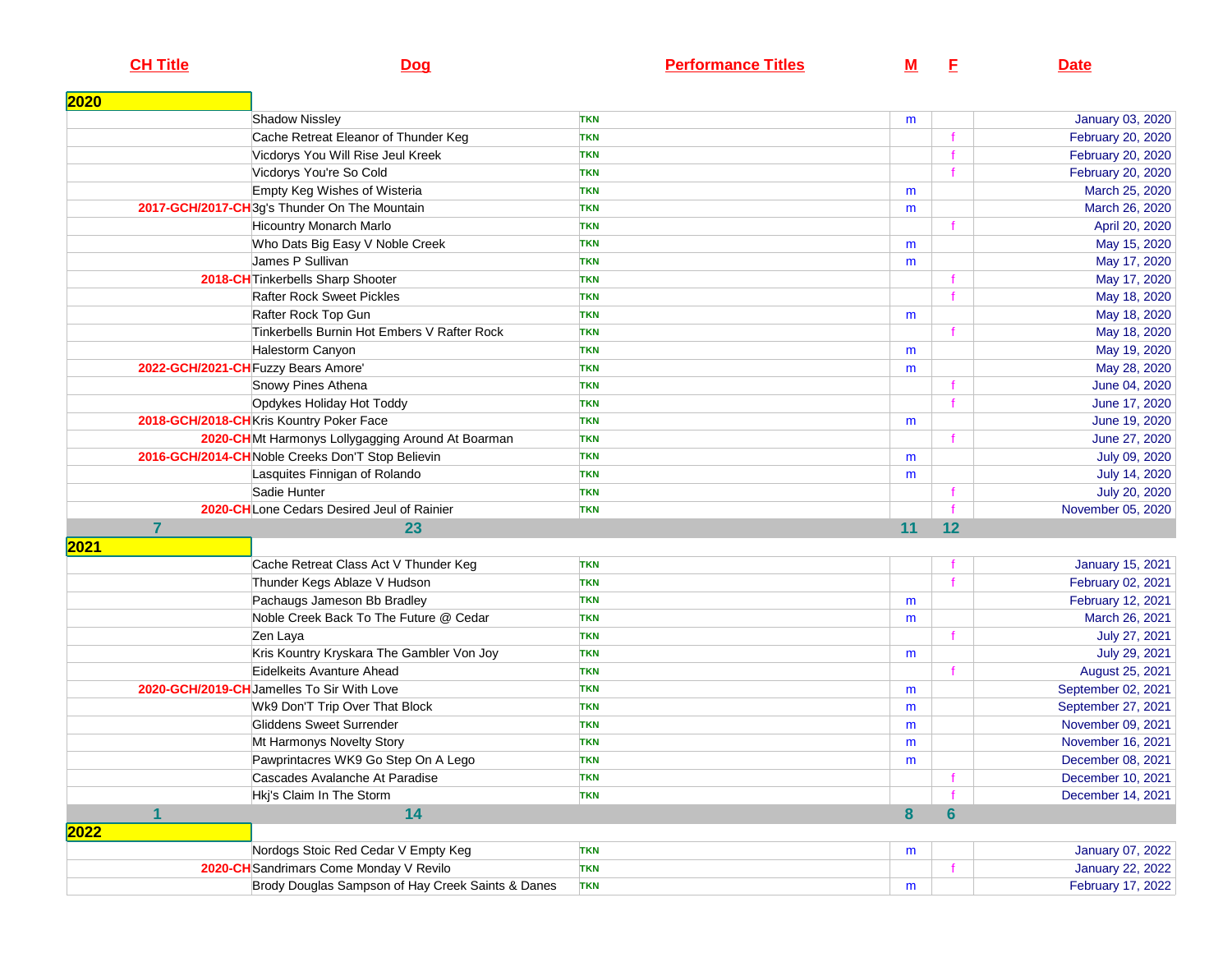|                 | <b>CH Title</b> | <b>Dog</b>                                           | <b>Performance Titles</b> | <u>M</u>       | Е                       | <b>Date</b>       |
|-----------------|-----------------|------------------------------------------------------|---------------------------|----------------|-------------------------|-------------------|
|                 |                 | 2021-GCH/2021-CHLasquites A Who Dat On The Ponderosa | <b>TKN</b>                | m              |                         | February 17, 2022 |
|                 |                 | Masquerades Winston Victory At All Cost V Zettersten | <b>TKN</b>                | m              |                         | February 17, 2022 |
|                 |                 | Thunder Kegs 'Cuz I Can                              | <b>TKN</b>                |                |                         | February 24, 2022 |
|                 | $\overline{2}$  | 6                                                    |                           | 4              | $\overline{\mathbf{2}}$ |                   |
|                 | 23              | 76                                                   |                           | 38             | 38                      |                   |
| (2) TKI<br>2017 |                 |                                                      |                           |                |                         |                   |
|                 |                 | 2011-GCHB Vicdorys Pretty In Pink Diamonds           | <b>TKI</b>                |                |                         | August 24, 2017   |
|                 |                 | Snowy Pines Hummer                                   | <b>TKI</b>                | m              |                         | October 17, 2017  |
|                 | 1               | $\overline{2}$                                       |                           | 4              | 1                       |                   |
| 2018            |                 |                                                      |                           |                |                         |                   |
|                 |                 | Sir Sarson of Kramer Manor                           | <b>TKI</b>                | m              |                         | February 28, 2018 |
|                 |                 | Agostis Rufus                                        | TKI                       | m              |                         | March 07, 2018    |
|                 |                 | Swissmiss Shayna Snowflake                           | <b>TKI</b>                |                |                         | April 04, 2018    |
|                 | $\bf{0}$        | $\mathbf{3}$                                         |                           | $\overline{2}$ | 1                       |                   |
| 2019            |                 |                                                      |                           |                |                         |                   |
|                 |                 | 2018-CH Slatons Sweet Secret                         | TKI                       |                |                         | February 27, 2019 |
|                 |                 | Sir S'Morris Taft Bain                               | <b>TKI</b>                | m              |                         | May 15, 2019      |
|                 |                 | Mistihil Stormy Weather By Rowdy                     | <b>TKI</b>                |                |                         | July 15, 2019     |
|                 |                 | Kris Kountry Queen of Hearts V Poker                 | <b>TKI</b>                |                |                         | December 11, 2019 |
|                 |                 | 4                                                    |                           |                | $\overline{\mathbf{3}}$ |                   |
| 2020            |                 |                                                      |                           |                |                         |                   |
|                 |                 | Cache Retreat Eleanor of Thunder Keg                 | <b>TKI</b>                |                |                         | May 18, 2020      |
|                 |                 | James P Sullivan                                     | <b>TKI</b>                | m              |                         | May 18, 2020      |
|                 |                 | 2018-CH Tinkerbells Sharp Shooter                    | <b>TKI</b>                |                |                         | May 18, 2020      |
|                 |                 | Thunder Kegs Au Hubert Accolade Du Hudson            | <b>TKI</b>                | m              |                         | May 26, 2020      |
|                 |                 | 2022-GCH/2021-CH Fuzzy Bears Amore'                  | <b>TKI</b>                | m              |                         | May 29, 2020      |
|                 |                 | Snowy Pines Athena                                   | <b>TKI</b>                |                |                         | June 05, 2020     |
|                 |                 | Mt Harmonys Lollygagging Around At Boarman           | <b>TKI</b>                |                |                         | June 28, 2020     |
|                 |                 | 2021-GCH/2020-CH Kudos Crown Royal V Regalbear       | <b>TKI</b>                | m              |                         | December 09, 2020 |
|                 |                 | <b>Hicountry Monarch Marlo</b>                       | <b>TKI</b>                |                |                         | December 16, 2020 |
|                 | 3               | 9                                                    |                           | 4              | $5\phantom{1}$          |                   |
| 2021            |                 |                                                      |                           |                |                         |                   |
|                 |                 | Brandau Ridge Takn A Walk Thru Ur Heart              | TKI                       |                |                         | February 19, 2021 |
|                 |                 | Zen Laya                                             | <b>TKI</b>                |                |                         | July 28, 2021     |
|                 |                 | Gliddens Sweet Surrender                             | <b>TKI</b>                | m              |                         | November 10, 2021 |
|                 | $\bf{0}$        | 3                                                    |                           | 1              | $\overline{2}$          |                   |
|                 |                 |                                                      |                           |                |                         |                   |
|                 |                 |                                                      |                           |                |                         |                   |
| 2022            |                 |                                                      | TKI                       |                |                         |                   |
|                 |                 | Brody Douglas Sampson of Hay Creek Saints & Danes    |                           | m              |                         | February 17, 2022 |
|                 | $\bf{0}$        |                                                      |                           |                | $\bf{0}$                |                   |
| (3) TKA         | 5               | 22                                                   |                           | 10             | 12                      |                   |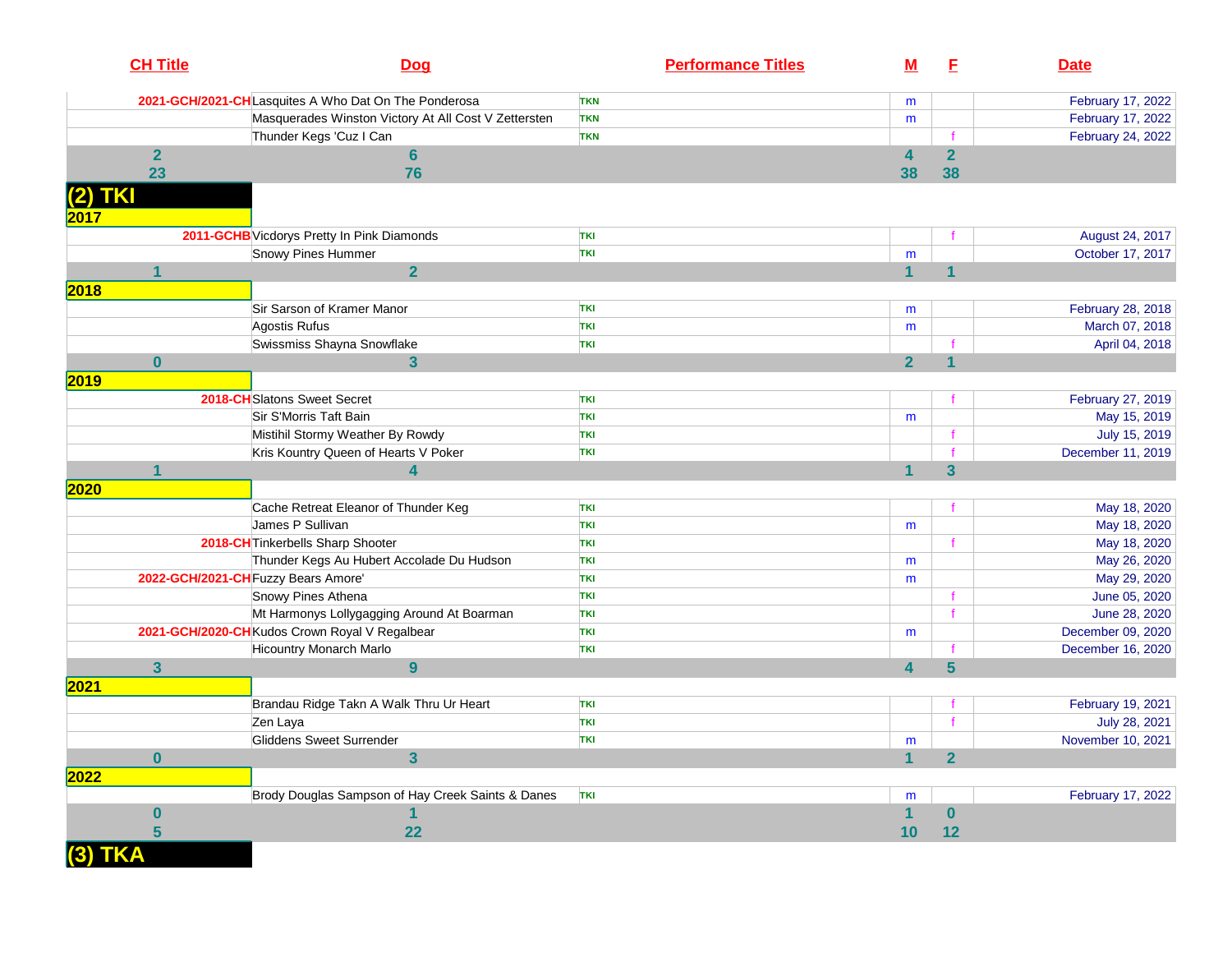|      | <b>CH Title</b>         | <b>Dog</b>                                     | <b>Performance Titles</b> | M                       | E                       | <b>Date</b>             |
|------|-------------------------|------------------------------------------------|---------------------------|-------------------------|-------------------------|-------------------------|
| 2017 |                         |                                                |                           |                         |                         |                         |
|      |                         | 2011-GCHB Vicdorys Pretty In Pink Diamonds     | <b>TKA</b>                |                         |                         | August 25, 2017         |
|      |                         | Snowy Pines Hummer                             | <b>TKA</b>                | m                       |                         | October 20, 2017        |
|      | 1                       | $\overline{2}$                                 |                           | $\overline{1}$          | $\overline{\mathbf{1}}$ |                         |
| 2018 |                         |                                                |                           |                         |                         |                         |
|      |                         | Agostis Rufus                                  | <b>TKA</b>                | m                       |                         | March 08, 2018          |
|      |                         | Swissmiss Shayna Snowflake                     | <b>TKA</b>                |                         | $\mathbf f$             | April 05, 2018          |
|      |                         | Sir Carson of Kramer Manor                     | <b>TKA</b>                | m                       |                         | May 26, 2018            |
|      | $\bf{0}$                | $\mathbf{3}$                                   |                           | $\overline{2}$          | $\mathbf 1$             |                         |
| 2019 |                         |                                                |                           |                         |                         |                         |
|      |                         | 2018-CH Slatons Sweet Secret                   | <b>TKA</b>                |                         |                         | February 28, 2019       |
|      | 1                       | $\overline{\mathbf{1}}$                        |                           | $\mathbf{0}$            | $\mathbf 1$             |                         |
| 2020 |                         |                                                |                           |                         |                         |                         |
|      |                         | <b>Hicountry Shimmering Snowfall</b>           | <b>TKA</b>                |                         |                         | <b>January 22, 2020</b> |
|      |                         | James P Sullivan                               | <b>TKA</b>                | m                       |                         | May 22, 2020            |
|      |                         | Thunder Kegs Au Hubert Accolade Du Hudson      | <b>TKA</b>                | m                       |                         | May 27, 2020            |
|      |                         | 2022-GCH/2021-CH Fuzzy Bears Amore'            | <b>TKA</b>                | m                       |                         | June 02, 2020           |
|      |                         | Snowy Pines Athena                             | <b>TKA</b>                |                         |                         | June 10, 2020           |
|      |                         | Mt Harmonys Lollygagging Around At Boarman     | <b>TKA</b>                |                         | $\mathbf f$             | June 29, 2020           |
|      |                         | 2021-GCH/2020-CH Kudos Crown Royal V Regalbear | <b>TKA</b>                | m                       |                         | December 15, 2020       |
|      |                         | <b>Hicountry Monarch Marlo</b>                 | <b>TKA</b>                |                         | $\mathbf f$             | December 17, 2020       |
|      | $\overline{2}$          | 8                                              |                           | $\overline{\mathbf{4}}$ | 4                       |                         |
| 2021 |                         |                                                |                           |                         |                         |                         |
|      |                         | Zen Laya                                       | <b>TKA</b>                |                         |                         | July 29, 2021           |
|      |                         | Gliddens Sweet Surrender                       | <b>TKA</b>                | m                       |                         | November 11, 2021       |
|      | $\bf{0}$                | $\overline{2}$                                 |                           | 1                       | 1                       |                         |
|      | $\overline{\mathbf{4}}$ | 16                                             |                           | 8                       | 8                       |                         |
|      | <b>TKP</b>              |                                                |                           |                         |                         |                         |
|      |                         | 2011-GCHB Vicdorys Pretty In Pink Diamonds     | <b>TKP</b>                |                         |                         | August 28, 2017         |
|      | $\mathbf{1}$            | 1                                              |                           | $\overline{\mathbf{0}}$ | $\overline{\mathbf{1}}$ |                         |
| 2018 |                         |                                                |                           |                         |                         |                         |
|      |                         | Sir Carson of Kramer Manor                     | <b>TKP</b>                | m                       |                         | May 27, 2018            |
|      | $\bf{0}$                |                                                |                           | $\mathbf{1}$            | $\mathbf{0}$            |                         |
| 2020 |                         |                                                |                           |                         |                         |                         |
|      |                         | James P Sullivan                               | <b>TKP</b>                | m                       |                         | May 28, 2020            |
|      |                         | Thunder Kegs Au Hubert Accolade Du Hudson      | <b>TKP</b>                | m                       |                         | May 28, 2020            |
|      |                         | 2022-GCH/2021-CH Fuzzy Bears Amore'            | <b>TKP</b>                | m                       |                         | July 06, 2020           |
|      | 1                       | $\overline{3}$                                 |                           | $\overline{\mathbf{3}}$ | $\bf{0}$                |                         |
| 2021 |                         |                                                |                           |                         |                         |                         |
|      |                         | 2021-GCH/2020-CHKudos Crown Royal V Regalbear  | <b>TKP</b>                | m                       |                         | February 12, 2021       |
|      | $\overline{1}$          |                                                |                           | $\overline{1}$          | $\bf{0}$                |                         |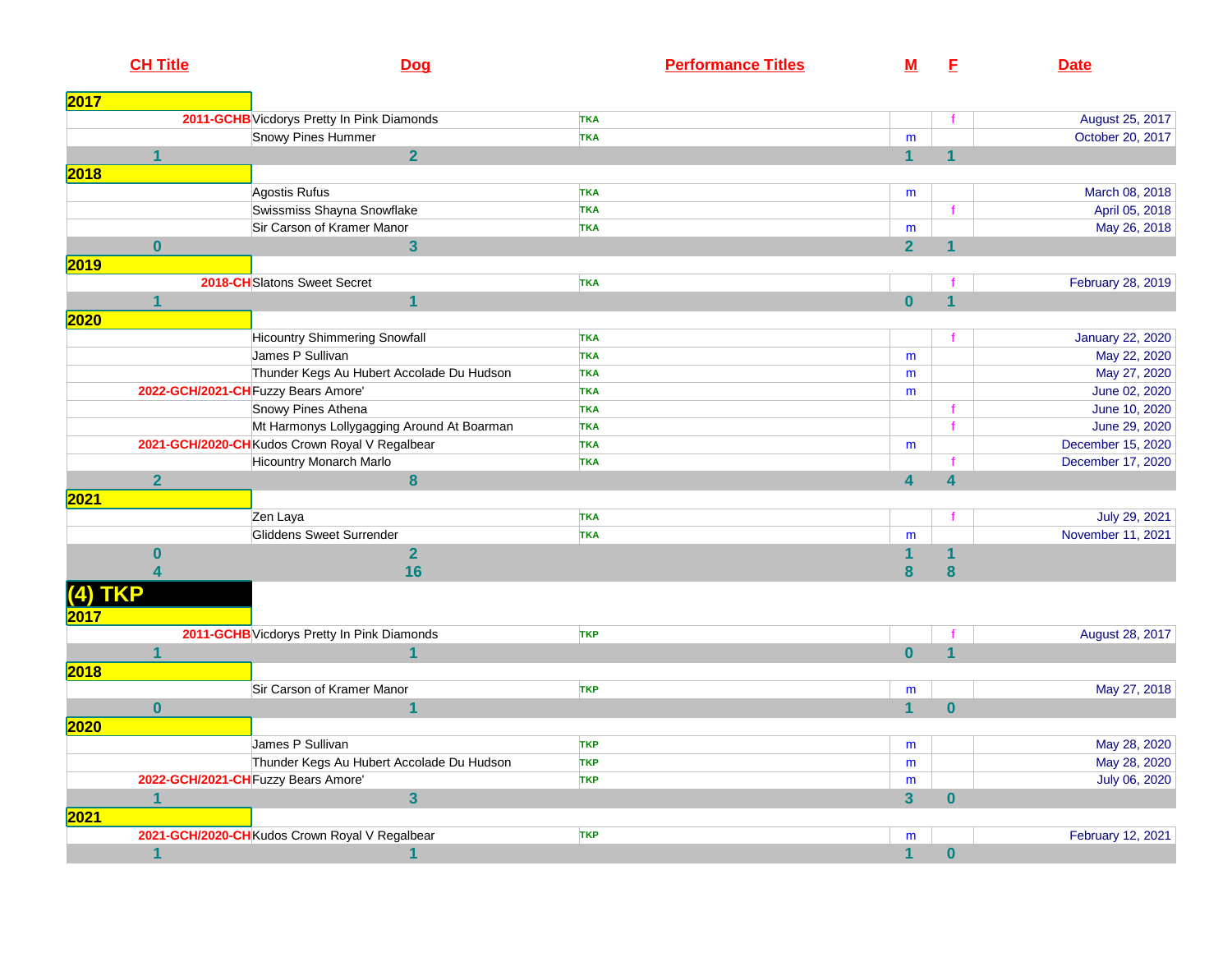|             | <b>CH Title</b>  |                                                | Dog                     |            | <b>Performance Titles</b> | <u>M</u>                | E              | <b>Date</b>             |
|-------------|------------------|------------------------------------------------|-------------------------|------------|---------------------------|-------------------------|----------------|-------------------------|
| 2022        |                  |                                                |                         |            |                           |                         |                |                         |
|             |                  | Swissmiss Shayna Snowflake                     |                         | <b>TKP</b> |                           |                         |                | January 08, 2022        |
|             | 0                |                                                |                         |            |                           | $\mathbf{0}$            | $\mathbf 1$    |                         |
|             | 3                |                                                | 7                       |            |                           | $5\phantom{a}$          | $\overline{2}$ |                         |
| (5)         | <b>TKE</b>       |                                                |                         |            |                           |                         |                |                         |
| <b>2020</b> |                  |                                                |                         |            |                           |                         |                |                         |
|             |                  | James P Sullivan                               |                         | <b>TKE</b> |                           | m                       |                | May 29, 2020            |
|             |                  | Thunder Kegs Au Hubert Accolade Du Hudson      |                         | <b>TKE</b> |                           | m                       |                | May 29, 2020            |
|             |                  | 2022-GCH/2021-CH Fuzzy Bears Amore'            |                         | <b>TKE</b> |                           | m                       |                | August 20, 2020         |
|             | $\mathbf 1$      |                                                | $\overline{\mathbf{3}}$ |            |                           | 3 <sup>1</sup>          | $\bf{0}$       |                         |
| 2021        |                  |                                                |                         |            |                           |                         |                |                         |
|             |                  | 2021-GCH/2020-CH Kudos Crown Royal V Regalbear |                         | <b>TKE</b> |                           | m                       |                | June 21, 2021           |
|             | 1                |                                                | $\overline{1}$          |            |                           | $\overline{1}$          | $\bf{0}$       |                         |
| 2022        |                  |                                                |                         |            |                           |                         |                |                         |
|             |                  | Kudos Fits The Bill Regalbear                  |                         | <b>TKE</b> |                           | m                       |                | January 21, 2022        |
|             | $\boldsymbol{0}$ |                                                |                         |            |                           | 1                       | $\pmb{0}$      |                         |
|             | $\overline{2}$   |                                                | $\overline{\mathbf{5}}$ |            |                           | $5\phantom{a}$          | $\bf{0}$       |                         |
| <b>NSD</b>  |                  |                                                |                         |            |                           |                         |                |                         |
| 2020        |                  |                                                |                         |            |                           |                         |                |                         |
|             |                  | Kudos Fits The Bill Regalbear                  |                         | <b>NSD</b> |                           | m                       |                | <b>January 28, 2020</b> |
|             |                  | 2022-GCH/2021-CH Fuzzy Bears Amore'            |                         | <b>NSD</b> |                           | m                       |                | December 22, 2020       |
|             | $\overline{1}$   |                                                | $\overline{2}$          |            |                           | $\overline{2}$          | $\bf{0}$       |                         |
| 2022        |                  |                                                |                         |            |                           |                         |                |                         |
|             |                  | James P Sullivan                               |                         | <b>NSD</b> |                           | m                       |                | January 03, 2022        |
|             | $\bf{0}$         |                                                | 1                       |            |                           | $\mathbf{1}$            | $\pmb{0}$      |                         |
|             |                  |                                                | $\overline{\mathbf{3}}$ |            |                           | 3 <sup>5</sup>          | $\bf{0}$       |                         |
| OSD         |                  |                                                |                         |            |                           |                         |                |                         |
| 2020        |                  |                                                |                         |            |                           |                         |                |                         |
|             |                  | Kudos Fits The Bill Regalbear                  |                         | <b>OSD</b> |                           | m                       |                | June 29, 2020           |
|             |                  | 2022-GCH/2021-CH Fuzzy Bears Amore'            |                         | <b>OSD</b> |                           | m                       |                | December 29, 2020       |
|             | 1                |                                                | $\overline{2}$          |            |                           | $\overline{2}$          | $\bf{0}$       |                         |
| 2022        |                  |                                                |                         |            |                           |                         |                |                         |
|             |                  | James P Sullivan                               |                         | <b>OSD</b> |                           | m                       |                | January 03, 2022        |
|             | $\bf{0}$         |                                                | 1                       |            |                           | $\overline{\mathbf{1}}$ | $\pmb{0}$      |                         |
|             | $\mathbf{1}$     |                                                | $\overline{\mathbf{3}}$ |            |                           | 3 <sup>1</sup>          | $\pmb{0}$      |                         |
| <b>PSD</b>  |                  |                                                |                         |            |                           |                         |                |                         |
| 2020        |                  |                                                |                         |            |                           |                         |                |                         |
|             |                  | Kudos Fits The Bill Regalbear                  |                         | <b>PSD</b> |                           | m                       |                | July 11, 2020           |
|             | $\mathbf{0}$     |                                                | $\overline{1}$          |            |                           | $\overline{1}$          | $\pmb{0}$      |                         |
| 2022        |                  |                                                |                         |            |                           |                         |                |                         |
|             |                  | 2022-GCH/2021-CH Fuzzy Bears Amore'            |                         | <b>PSD</b> |                           | m                       |                | <b>January 11, 2022</b> |
|             | $\mathbf{1}$     |                                                | 1                       |            |                           | $\overline{1}$          | $\pmb{0}$      |                         |